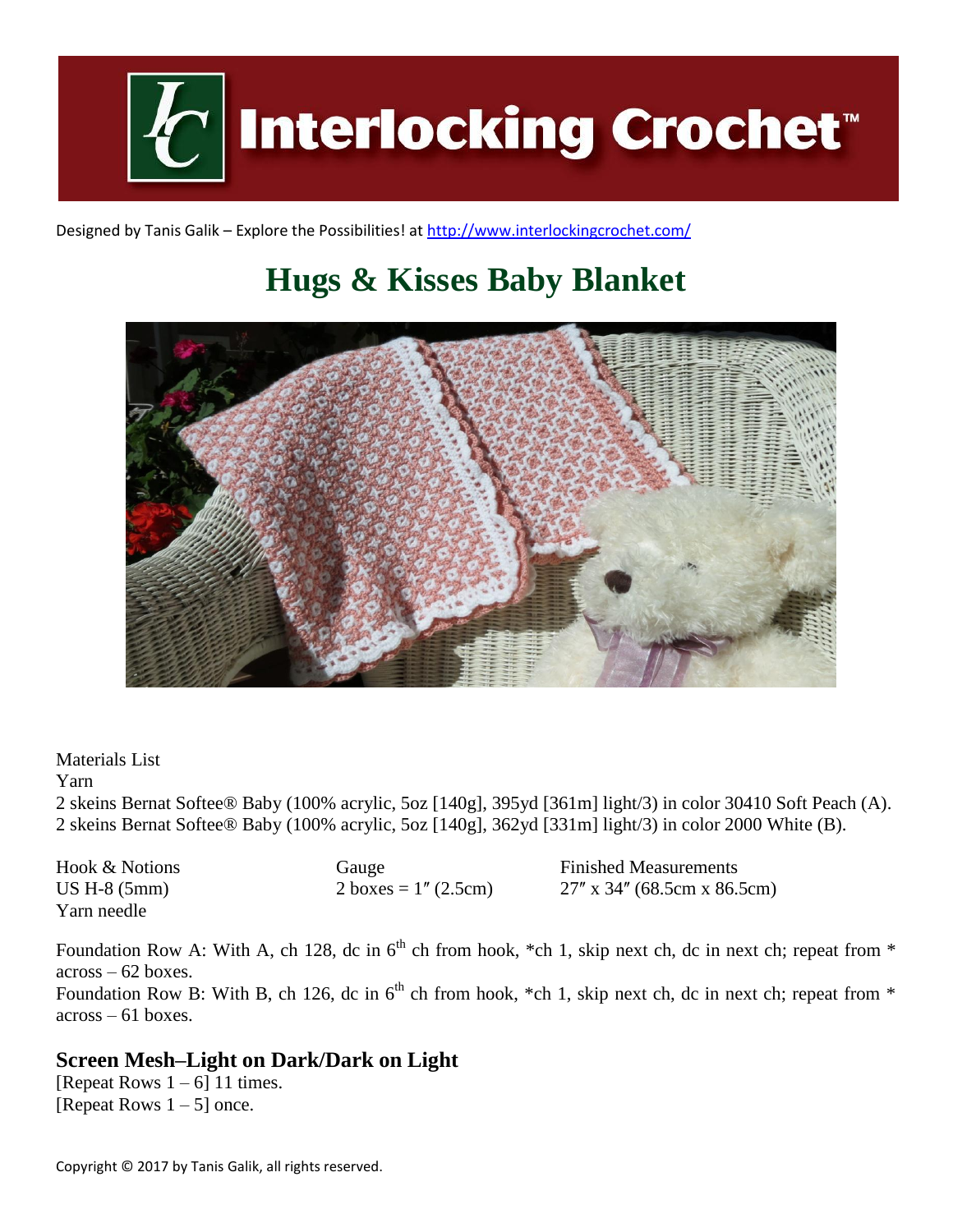To Finish:

Drop Color B to front

Row 6A (WS): With A, ch 4, dcib in next dc,  $*(ch 1, det in next de)$  twice, ch 1, dcib in next dc; repeat from  $*$ across to last dc, ch 1, dcib in last dc.

Row 6B (WS): With B, ch 4, dcif in next dc, \*ch 1, dcif in next dc; repeat from \* across.

Turn the entire piece.

Row A (RS) only: With A, ch 4, dcif in next dc, \*ch 1, dcif in next dc; repeat from \* across.

## **Ruffled Edging**

#### **B-Colored Side (WS)**

This border is worked around the edges of the B-colored layer only, with WS facing.

**Rnd 1 (WS):** Ch 1, work sc evenly around all edges of block, working 1 sc in each post, 1 sc in each filet box and 3 sc in each corner; join with sl st in top of beginning ch.

**Note:** For best results, ensure that you have an even number of sc sts.

**Rnd 2 (WS):** Working in front loop only, sl st to next sc, ch 4, sk 1 sc, \*dc in next sc, ch 1, sk 1 sc; repeat \* around, join with sl st in  $3<sup>rd</sup>$  ch of beg ch 4.

**Rnd 3 (WS): \*[**Sc in next ch-1 sp, 5 dc in next ch-1sp] across to ch-1 sp before corner ch-1 sp, [(sc, 5 dc, sc) in each of next 3 ch-1 sps]; repeat  $*$  around, join with sl st in  $1<sup>st</sup>$  sc. Fasten off B

#### **A-Colored Side (RS)**

This border is worked around the edges of the A-colored layer only, with RS facing.

**Rnd 1 (RS):** With A color yarn, ch 1, work sc evenly around all edges of block, working 1 sc in each post, 1 sc in each filet box and 3 sc in each corner; join with sl st in top of beginning ch. Fasten off A.

With B color yarn, repeat Rnds 2 & 3 above on the RS. Fasten off B.

### **Center Ruffle**

#### **Unite the Edges**

**Rnd 1:** With A color yarn, and work through both thicknesses, working sc through the back loop of the A layer and the front loop of the B layer, sc in each sc around, working 3 sc in each corner; join with sl st in first sc. **Note:** There are more stitches in the A layer than the B layer. To ensure an even border, occasionally work 2 sts into the same stitch of the B layer (do not skip a st between dc sts), but different sts of the A layer.

**Rnd 2 (RS):** Working through both loops, sl st to next sc, ch 4, sk 1 sc, \*dc in next sc, ch 1, sk 1 sc; repeat \* around, join with sl st in  $3<sup>rd</sup>$  ch of beg ch 4.

**Rnd 3 (RS): \*[**Sc into next ch-1 sp, 5 dc in next ch-1sp] across to ch-1 sp before corner ch-1 sp, [(sc, 5 dc, sc) in each of next 3 ch-1 sps]; repeat  $*$  around, join with sl st in  $1<sup>st</sup>$  sc. Fasten off A. Weave in all ends.